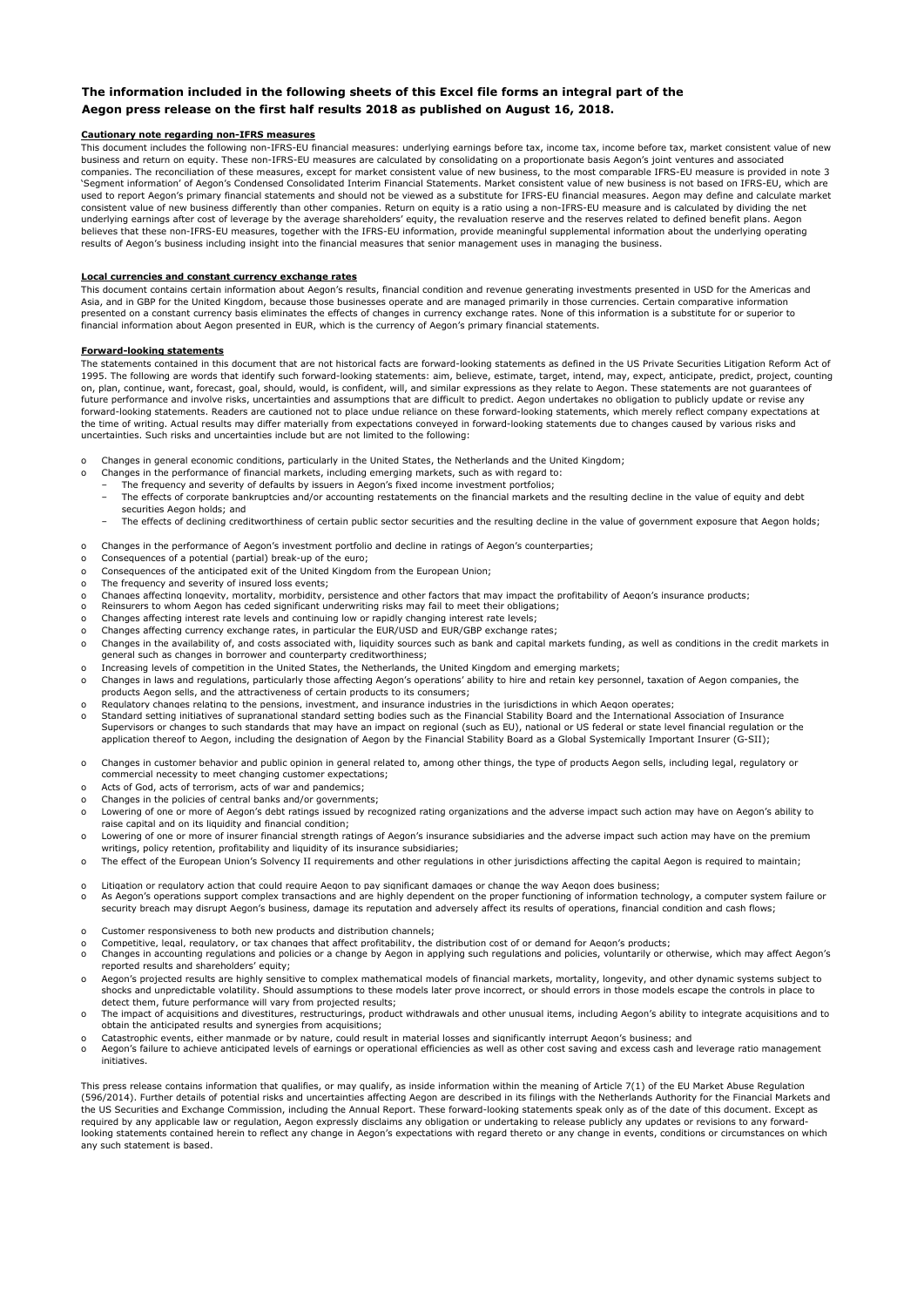| <b>Financial overview</b>                            |                        |              |                         |                    |              |
|------------------------------------------------------|------------------------|--------------|-------------------------|--------------------|--------------|
|                                                      | First half             | First half   |                         | Second half        |              |
| 13<br><b>EUR</b> millions<br>Notes                   | 2018                   | 2017         | $\%$                    | 2017               | $\%$         |
| Underlying earnings before tax                       | $1\,$                  |              |                         |                    |              |
| Americas                                             | 602                    | 653          | (8)                     | 728                | (17)         |
| Europe                                               | 435                    | 383          | 14                      | 362                | 20           |
| Asia                                                 | 31                     | 23           | 38                      | 26                 | 20           |
| Asset Management                                     | 83                     | 69           | 19                      | 67                 | 24           |
| Holding and other                                    | (87)                   | (87)         | (1)                     | (84)               | (4)          |
| Underlying earnings before tax                       | 1,064                  | 1,041        | $\overline{\mathbf{z}}$ | 1,099              | (3)          |
| Fair value items                                     | (3)                    | (273)        | 99                      | 212                | n.m.         |
| Realized gains / (losses) on investments             | (67)                   | 187          | n.m.                    | 226                | n.m.         |
| Net impairments                                      |                        | $\mathbf{1}$ | n.m.                    | (16)               | 98           |
| Other income / (charges)                             | (294)                  | 297          | n.m.                    | (365)              | 19           |
| Run-off businesses                                   | (7)                    | 41           | n.m.                    | (11)               | 38           |
| Income before tax                                    | 692                    | 1,294        | (46)                    | 1,144              | (39)         |
| Income tax                                           | (201)                  | (387)        | 48                      | 311                | n.m.         |
| Net income / (loss)                                  | 491                    | 907          | (46)                    | 1,454              | (66)         |
| Net underlying earnings                              | 863                    | 754          | 15                      | 818                | 6            |
| <b>Return on equity</b>                              | 9.2%<br>$\overline{4}$ | 8.0%         | 15                      | 8.8%               | 5            |
|                                                      |                        |              |                         |                    |              |
| Commissions and expenses                             | 3,269                  | 3,314        | (1)                     | 2,995              | 9            |
| of which operating expenses                          | 1,863<br>9             | 1,984        | (6)                     | 1,893              | (2)          |
| Gross deposits (on and off balance)<br>10            |                        |              |                         |                    |              |
| Americas                                             | 19,892                 | 22,123       | (10)                    | 16,420             | 21           |
| Europe                                               | 11,813                 | 12,694       | (7)                     | 12,985             | (9)          |
| Asia                                                 | 76                     | 121          | (37)                    | 100                | (24)         |
| Asset Management                                     | 32,167                 | 24,498       | 31                      | 36,834             | (13)         |
| <b>Total gross deposits</b>                          | 63,949                 | 59,436       | 8                       | 66,339             | (4)          |
|                                                      |                        |              |                         |                    |              |
| Net deposits (on and off balance)<br>10<br>Americas  |                        | (2, 458)     |                         |                    |              |
| Europe                                               | (7, 139)<br>2,879      | 2,675        | (190)<br>8              | (27, 255)<br>3,246 | 74<br>(11)   |
| Asia                                                 | 5                      | 85           | (94)                    | 44                 | (88)         |
| Asset Management                                     | 8,254                  | (3,769)      | n.m.                    | 10,681             | (23)         |
| Total net deposits excluding run-off businesses      | 4,000                  | (3, 466)     | n.m.                    | (13, 285)          | n.m.         |
| Run-off businesses                                   | (109)                  | (240)        | 55                      | (98)               | (11)         |
| Total net deposits / (outflows)                      | 3,891                  | (3,706)      | n.m.                    | (13, 382)          | n.m.         |
| <b>New life sales</b><br>2, 10                       |                        |              |                         |                    |              |
| Life single premiums                                 | 693                    | 875          | (21)                    | 889                | (22)         |
| Life recurring premiums annualized                   | 353                    | 382          | (8)                     | 338                | 4            |
| Total recurring plus 1/10 single                     | 422                    | 469          | (10)                    | 427                | (1)          |
|                                                      |                        |              |                         |                    |              |
| <b>New life sales</b><br>2,10                        |                        |              |                         |                    |              |
| Americas                                             | 212                    | 251          | (16)                    | 221                | (4)          |
| Europe                                               | 140                    | 132          | 6                       | 141                | (1)          |
| Asia                                                 | 70                     | 86           | (18)                    | 65                 | 9            |
| Total recurring plus 1/10 single                     | 422                    | 469          | (10)                    | 427                | (1)          |
| New premium production accident and health insurance | 213                    | 473          | (55)                    | 303                | (30)         |
| New premium production property & casualty insurance | 61                     | 57           | $\overline{z}$          | 52                 | 16           |
| Market consistent value of new business              | 304<br>3               | 237          | 28                      | 172                | 77           |
| Revenue-generating investments & Employee numbers    |                        |              |                         |                    |              |
|                                                      |                        | Dec. 31,     |                         | June 30,           |              |
|                                                      | June 30,<br>2018       | 2017         | $\%$                    | 2017               | $\%$         |
| Revenue-generating investments (total)               | 824,543                | 817,447      | $\mathbf{1}$            | 816,915            | $\mathbf{1}$ |
|                                                      |                        |              |                         |                    |              |

| Investments general account                                          | 138,105 | 137,311 |     | 140,544 | (2)            |
|----------------------------------------------------------------------|---------|---------|-----|---------|----------------|
| Investments for account of policyholders                             | 193,211 | 198,838 | (3) | 198,278 | (3)            |
| Off balance sheet investments third parties                          | 493,226 | 481,297 |     | 478,093 | 3 <sup>1</sup> |
|                                                                      |         |         |     |         |                |
| <b>Employees</b>                                                     | 25,867  | 28,318  | (9) | 29,657  | (13)           |
| of which agents                                                      | 6,511   | 6,689   | (3) | 6,768   | (4)            |
| of which Aegon's share of employees in joint ventures and associates | 6,451   | 6,497   | (1) | 6,146   | 5 <sup>1</sup> |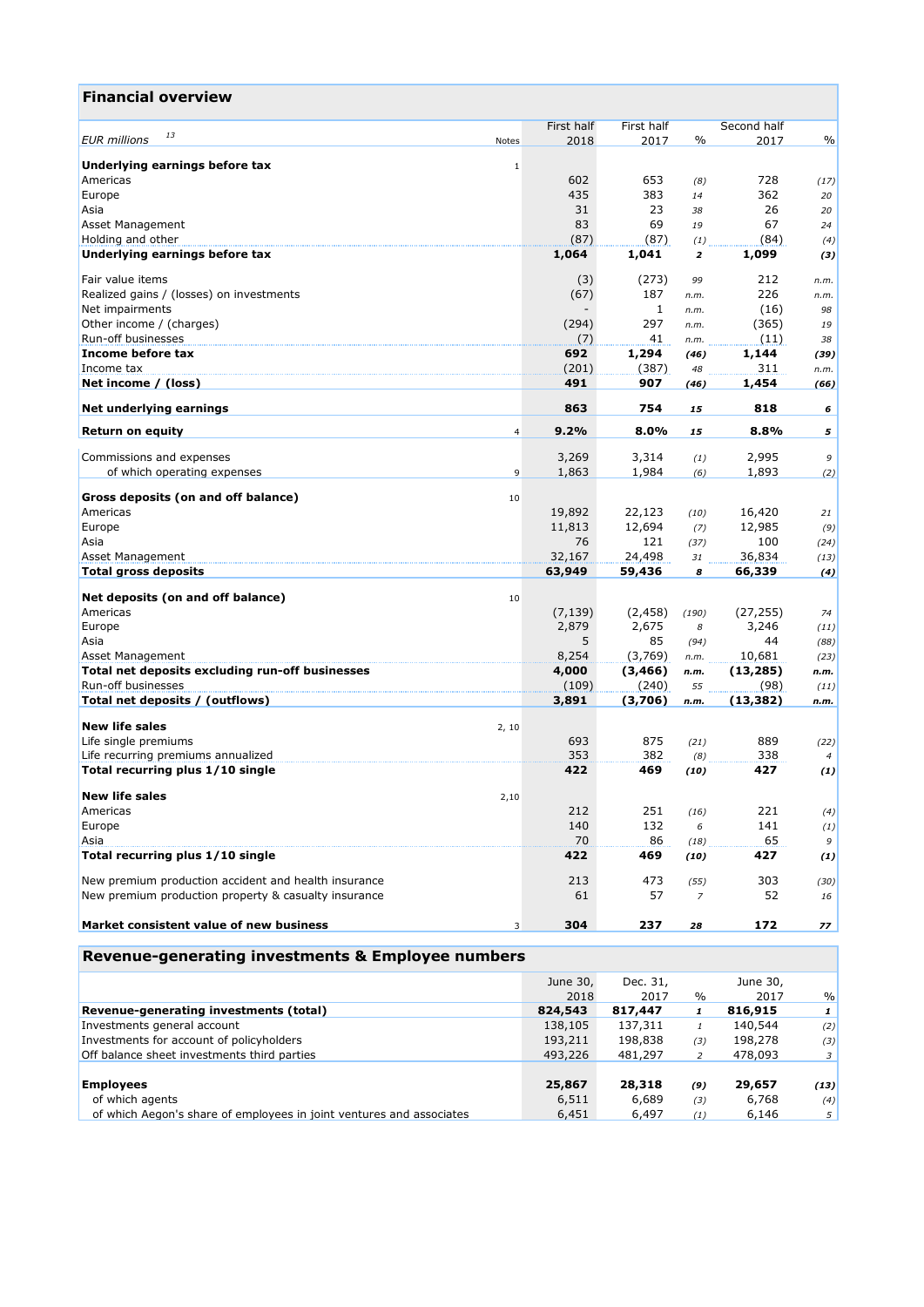| Aegon N.V.<br><b>Holding excess cash</b> |            |             |                  |            |
|------------------------------------------|------------|-------------|------------------|------------|
|                                          |            | 2017        |                  | 2018       |
| <b>EUR</b> millions                      | First half | Second half | <b>Full Year</b> | First half |
| <b>Beginning of period</b>               | 1,512      | 1,725       | 1,512            | 1,354      |
|                                          |            |             |                  |            |
| Dividends received                       | 599        | 1,247       | 1,846            | 593        |
| Capital injections                       | (59)       | (1,033)     | (1,092)          | (87)       |
| Divestments / (acquisitions)             |            | 3           | 3                | 196        |
| Net capital flows to the holding         | 540        | 218         | 757              | 701        |
| Funding and operating expenses           | (187)      | (164)       | (352)            | (163)      |
| Dividends and share buybacks             | (142)      | (417)       | (559)            | (167)      |
| Leverage issuances / (redemptions)       |            |             |                  | 200        |
| Other                                    | 3          | (8)         | (5)              | (2)        |
| Holding expenses and capital return      | (327)      | (588)       | (916)            | (132)      |
| <b>End of period</b>                     | 1,725      | 1,354       | 1,354            | 1,923      |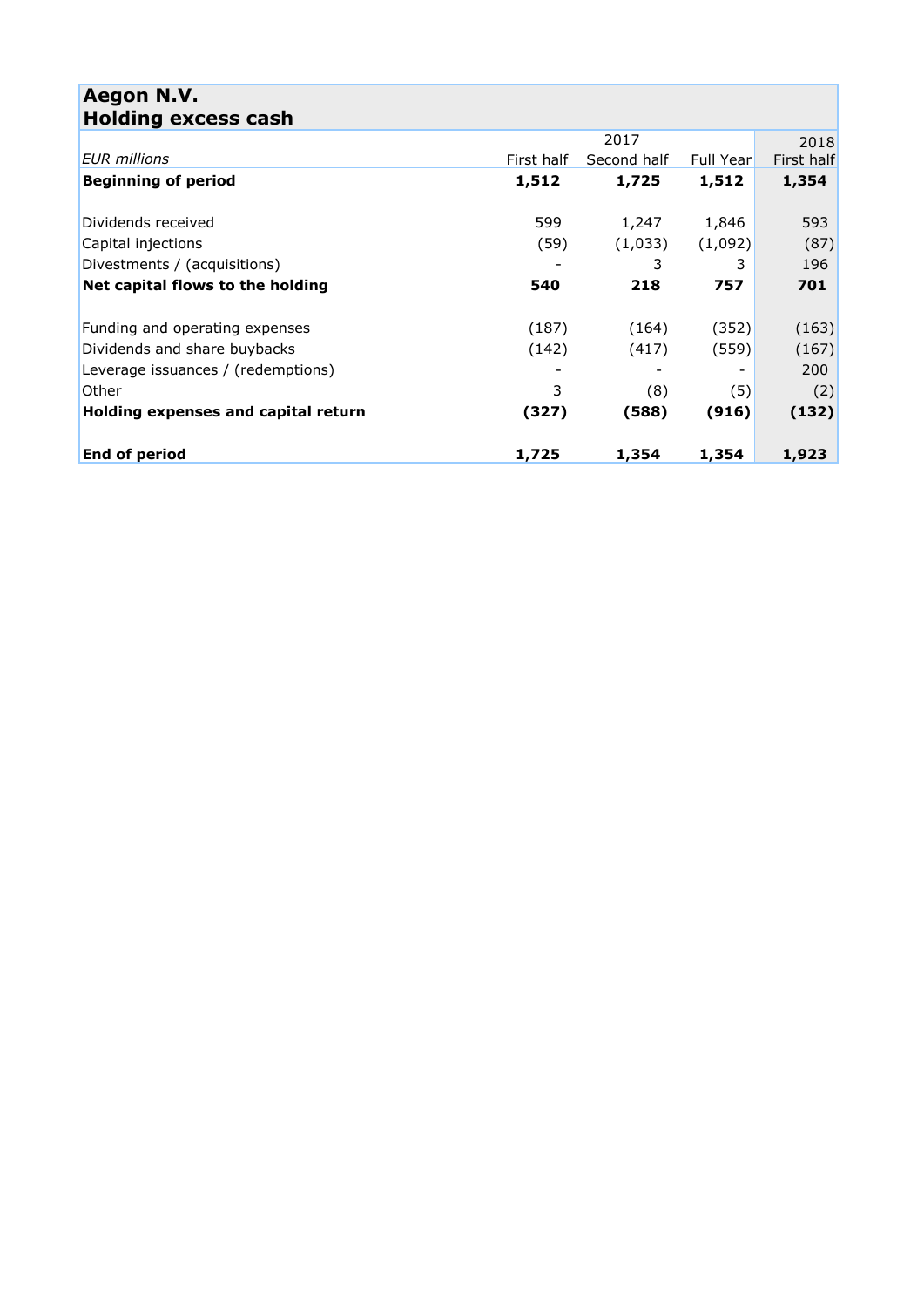| Aegon N.V.                          |              |          |          |          |
|-------------------------------------|--------------|----------|----------|----------|
| <b>Solvency II ratio</b>            |              |          |          |          |
|                                     |              | June 30, | Dec. 31, | June 30, |
| <b>EUR</b> millions                 | <b>Notes</b> | 2018     | 2017     | 2017     |
| Eligible Own Funds                  |              | 17,092   | 15,628   | 16,185   |
| Consolidated Group SCR              |              | 7,940    | 7.774    | 8,732    |
| Solvency II ratio                   | 11b, 1       | 215%     | 201%     | 185%     |
| United States - RBC ratio           |              | 490%     | 472%     | 464%     |
| The Netherlands - Solvency II ratio |              | 190%     | 199%     | 144%     |
| United Kingdom - Solvency II ratio  |              | 197%     | 176%     | 169%     |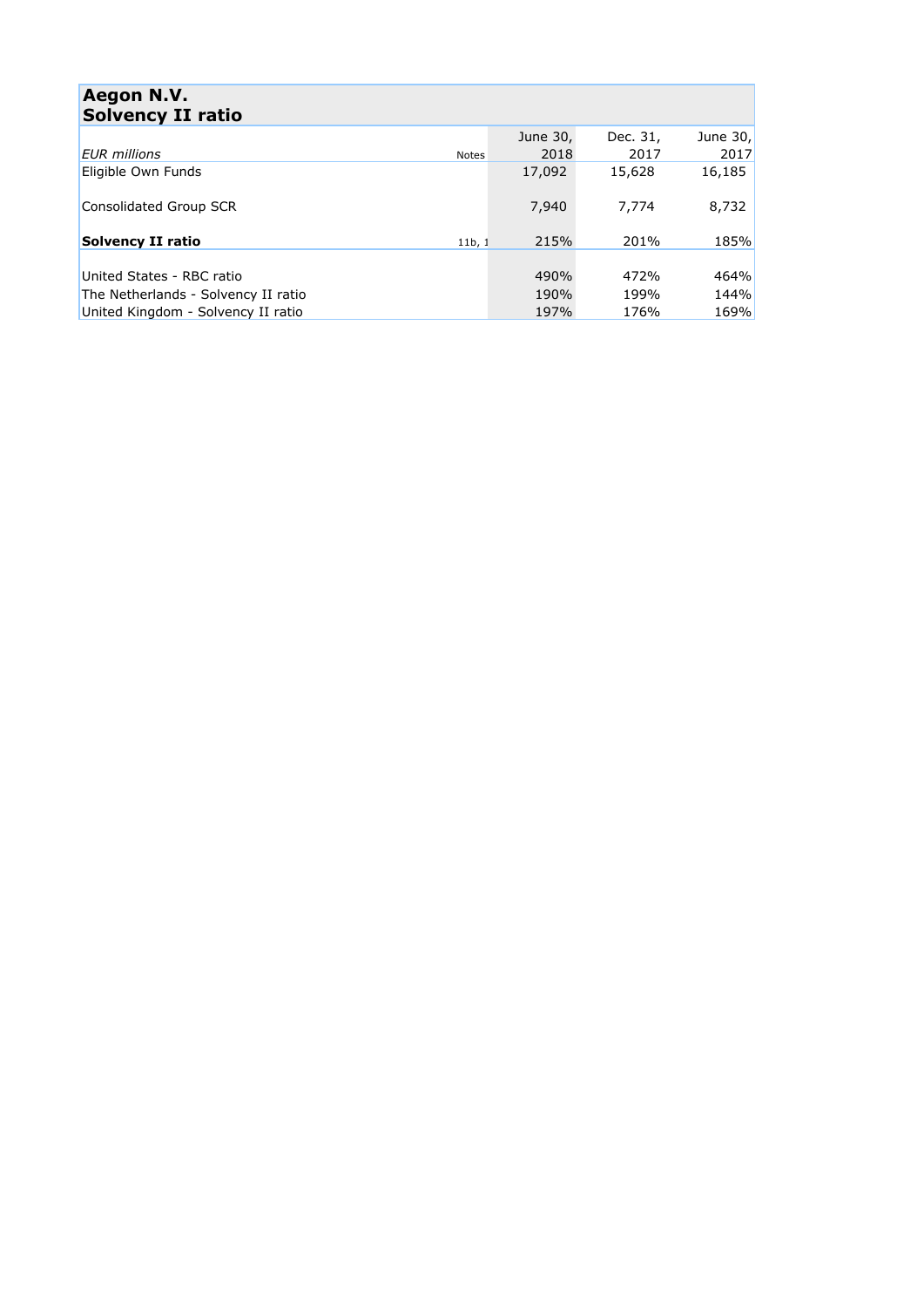| <b>Americas</b>                                               |       |                 |               |                                                           |                |            |
|---------------------------------------------------------------|-------|-----------------|---------------|-----------------------------------------------------------|----------------|------------|
|                                                               |       | First half      | First half    |                                                           | Second half    |            |
| <b>USD</b> millions                                           | Notes | 2018            | 2017          | $\frac{0}{0}$                                             | 2017           | $\%$       |
|                                                               |       |                 |               |                                                           |                |            |
| Underlying earnings before tax by line of business            |       |                 |               |                                                           |                |            |
| Life                                                          |       | 96              | 82            | 17                                                        | 169            | (43)       |
| Accident & Health                                             |       | 123             | 123           |                                                           | 161            | (23)       |
| <b>Retirement Plans</b>                                       |       | 137             | 150           | (9)                                                       | 166            | (17)       |
| <b>Mutual Funds</b>                                           |       | 26              | 22            | 17                                                        | 31             | (17)       |
| Variable Annuities                                            |       | 253             | 189           | 34                                                        | 221            | 14         |
| <b>Fixed Annuities</b>                                        |       | 52              | 92            | (44)                                                      | 53             | (3)        |
| <b>Stable Value Solutions</b>                                 |       | 47              | 47            | (1)                                                       | 52             | (9)        |
| Latin America                                                 |       | (4)             | 2             | n.m.                                                      | (1)            | n.m.       |
| Underlying earnings before tax                                |       | 729             | 707           | 3                                                         | 852            | (14)       |
| Fair value items                                              |       | (91)            | (57)          | (59)                                                      | 249            | n.m.       |
| Realized gains / (losses) on investments                      |       | (150)           | 32            | n.m.                                                      | 146            | n.m.       |
| Net impairments                                               |       | 5               | 1             | n.m.                                                      | (20)           |            |
| Other income / (charges)                                      |       | (106)           | 244           | n.m.                                                      | (653)          | n.m.<br>84 |
| Run-off businesses                                            |       | (8)             | 44            | n.m.                                                      | (11)           | 22         |
| Income before tax                                             |       | 379             | 971           | (61)                                                      | 564            | (33)       |
| Income tax                                                    |       | (90)            | (278)         | 68                                                        | 505            | n.m.       |
| Net income / (loss)                                           |       | 289             | 693           | (58)                                                      | 1,069          | (73)       |
|                                                               |       |                 |               |                                                           |                |            |
| Net underlying earnings                                       |       | 609             | 520           | 17                                                        | 638            | (5)        |
| Commissions and expenses                                      |       | 2,397           | 2,126         | 13                                                        | 1,946          | 23         |
| of which operating expenses                                   |       | 960             | 913           | 5                                                         | 885            | 8          |
|                                                               |       |                 |               |                                                           |                |            |
| Gross deposits (on and off balance) by line of business       | 10    |                 |               |                                                           |                |            |
| Life                                                          |       | 4               | 3             | 12                                                        | 3              | 21         |
| <b>Retirement Plans</b>                                       |       | 18,714          | 19,206        | (3)                                                       | 15,030         | 25         |
| <b>Mutual Funds</b>                                           |       | 3,418           | 2,818         | 21                                                        | 2,877          | 19         |
| Variable Annuities                                            |       | 1,662           | 1,723         | (4)                                                       | 1,467          | 13         |
| <b>Fixed Annuities</b>                                        |       | 208             | 172           | 20                                                        | 145            | 43         |
| Latin America                                                 |       | 89              | 19            | n.m.                                                      | 55             | 61         |
| <b>Total gross deposits</b>                                   |       | 24,095          | 23,942        | 1                                                         | 19,577         | 23         |
|                                                               |       |                 |               |                                                           |                |            |
| Net deposits (on and off balance) by line of business<br>Life | 10    |                 |               |                                                           |                |            |
| <b>Retirement Plans</b>                                       |       | (18)<br>(6,670) | (16)          | (14)                                                      | (17)           | (8)        |
| <b>Mutual Funds</b>                                           |       | 146             | (969)         | n.m.                                                      | (29, 511)      | 77         |
| Variable Annuities                                            |       |                 | (88)<br>(968) | n.m.                                                      | 464<br>(1,316) | (69)       |
| <b>Fixed Annuities</b>                                        |       | (1, 542)        |               | (59)                                                      |                | (17)       |
| Latin America                                                 |       | (641)<br>77     | (629)<br>10   | (2)                                                       | (552)<br>42    | (16)       |
| Total net deposits excluding run-off businesses               |       | (8, 648)        | (2,660)       | n.m.                                                      | (30, 889)      | 82         |
| Run-off businesses                                            |       | (131)           | (260)         | n.m.<br>49                                                | (121)          | 72<br>(8)  |
| Total net deposits / (outflows)                               |       | (8,779)         | (2,920)       | n.m.                                                      | (31, 011)      | 72         |
|                                                               |       |                 |               |                                                           |                |            |
| <b>New life sales</b>                                         | 10    |                 |               |                                                           |                |            |
| Life single premiums                                          |       | 50              | 50            | $\mathcal{I}% _{M_{1},M_{2}}^{\alpha,\beta}(\varepsilon)$ | 51             | (2)        |
| Life recurring premiums annualized                            |       | 252             | 267           | (6)                                                       | 257            | (2)        |
| Total recurring plus 1/10 single                              |       | 257             | 272           | (6)                                                       | 262            | (2)        |
|                                                               |       |                 |               |                                                           |                |            |
| Life                                                          |       | 218             | 248           | (12)                                                      | 212            | 3          |
| Latin America                                                 |       | 39              | 23            | 65                                                        | 50             | (23)       |
| Total recurring plus 1/10 single                              |       | 257             | 272           | (6)                                                       | 262            | (2)        |
| New premium production accident and health insurance          |       | 228             | 479           |                                                           | 339            |            |
|                                                               |       |                 |               | (52)                                                      |                | (33)       |
| <b>Revenue-generating investments</b>                         |       |                 |               |                                                           |                |            |
|                                                               |       | June 30,        | Dec. 31,      |                                                           | June 30,       |            |
|                                                               |       | 2018            | 2017          | $\frac{0}{0}$                                             | 2017           | %          |

|                                             | June 30,<br>Dec. 31, |         |      | June 30, |               |  |
|---------------------------------------------|----------------------|---------|------|----------|---------------|--|
|                                             | 2018                 | 2017    | $\%$ | 2017     | $\frac{0}{c}$ |  |
| Revenue-generating investments (total)      | 455,172              | 467,316 | (3)  | 474,172  | (4)           |  |
| Investments general account                 | 84,051               | 88,222  | (5)  | 89,120   | (6)           |  |
| Investments for account of policyholders    | 120,291              | 123,640 | (3)  | 118,864  |               |  |
| Off balance sheet investments third parties | 250,830              | 255,454 | (2)  | 266,188  | (6)           |  |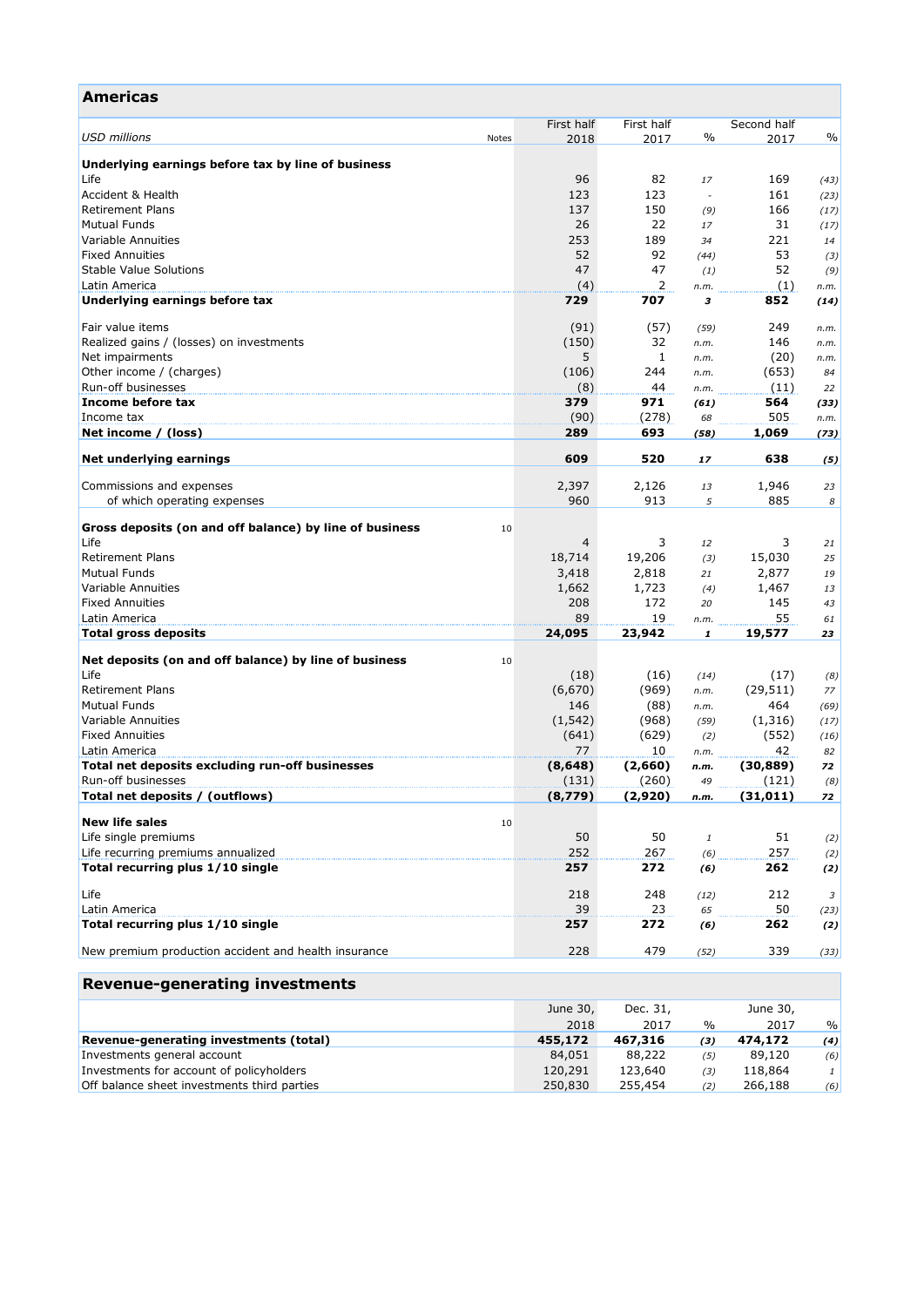| <b>Europe</b>                                                          |                |                |                |              |                  |
|------------------------------------------------------------------------|----------------|----------------|----------------|--------------|------------------|
|                                                                        | First half     | First half     |                | Second half  |                  |
| <b>EUR</b> millions<br>Notes                                           | 2018           | 2017           | $\%$           | 2017         | $\frac{0}{0}$    |
| Underlying earnings before tax                                         |                |                |                |              |                  |
| <b>NL Life</b>                                                         | 238            | 199            | 20             | 203          | 17               |
| NL Non-life                                                            | 24             | 15             | 64             | 20           | 21               |
| <b>NL Banking</b>                                                      | 49             | 37             | 33             | 41           | 20               |
| <b>NL Service business</b>                                             | 8              | 22             | (67)           | 22           | (66)             |
| The Netherlands                                                        | 318            | 273            | 17             | 285          | 12               |
| <b>UK Existing Business</b>                                            | 59             | 73             | (19)           | 51           | 15               |
| <b>UK Digital Solutions</b>                                            | 10             | (5)            | n.m.           | (3)          | n.m.             |
| United Kingdom                                                         | 69             | 68             | 1              | 48           | 43               |
| Central & Eastern Europe                                               | 41             | 36             | 14             | 30           | 36               |
| Spain & Portugal                                                       | $\overline{7}$ | 6              | 25             | (2)          | n.m.             |
| Underlying earnings before tax                                         | 435            | 383            | 14             | 362          | 20               |
|                                                                        |                |                |                |              |                  |
| Fair value items                                                       | 76             | (250)          | n.m.           | (5)          | n.m.             |
| Realized gains / (losses) on investments                               | 61             | 156            | (61)           | 92           | (34)             |
| Net impairments                                                        | $\mathbf{1}$   | $\overline{2}$ | (61)           | 2            | (61)             |
| Other income / (charges)<br>5                                          | (179)          | 72             | n.m.           | 264          | n.m.             |
| Income before tax                                                      | 395            | 363            | 9              | 715          | (45)             |
| Income tax                                                             | (106)          | (98)           | (9)            | (135)        | 21               |
| Net income / (loss)                                                    | 288            | 265            | 9              | 580          | (50)             |
| Net underlying earnings                                                | 356            | 293            | 21             | 287          | 24               |
|                                                                        | 975            |                |                |              |                  |
| Commissions and expenses<br>of which operating expenses                | 717            | 1,084          | (10)           | 1,057<br>802 | (8)              |
|                                                                        |                | 807            | (11)           |              | (11)             |
| Gross deposits (on and off balance)<br>10                              |                |                |                |              |                  |
| The Netherlands                                                        | 4,328          | 3,899          | 11             | 4,162        | 4                |
| United Kingdom                                                         | 7,283          | 8,632          | (16)           | 8,627        | (16)             |
| Central & Eastern Europe                                               | 185            | 150            | 24             | 173          | 7                |
| Spain & Portugal                                                       | 17             | 13             | 29             | 23           | (26)             |
| <b>Total gross deposits</b>                                            | 11,813         | 12,694         | (7)            | 12,985       | (9)              |
|                                                                        |                |                |                |              |                  |
| Net deposits (on and off balance)<br>10                                |                |                |                |              |                  |
| The Netherlands                                                        | 651            | 764            | (15)           | 303          | 115              |
| United Kingdom                                                         | 2,154          | 1,805          | 19             | 2,860        | (25)             |
| Central & Eastern Europe                                               | 68             | 99             | (31)           | 78           | (12)             |
| Spain & Portugal                                                       | $\overline{7}$ | 8              |                | 5<br>(17)    | 28               |
| Total net deposits / (outflows)                                        | 2,879          | 2,675          | 8              | 3,246        | (11)             |
| <b>New life sales</b>                                                  |                |                |                |              |                  |
| 6, 10                                                                  |                |                |                |              |                  |
| Life single premiums                                                   | 423            | 428            | (1)            | 499          | (15)             |
| Life recurring premiums annualized<br>Total recurring plus 1/10 single | 97<br>140      | 89             | 9              | 91           | 7                |
|                                                                        |                | 132            | 6              | 141          | (1)              |
| The Netherlands                                                        | 52             | 49             | 6              | 50           | $\boldsymbol{4}$ |
| United Kingdom                                                         | 18             | 17             | 6              | 20           | (7)              |
| Central & Eastern Europe                                               | 42             | 41             | $\overline{2}$ | 47           | (11)             |
| Spain & Portugal                                                       | 27             | 25             | 10             | 24           | 16               |
| Total recurring plus 1/10 single                                       | 140            | 132            | 6              | 141          | (1)              |
| New premium production accident and health insurance                   | 20             | 23             |                | 16           |                  |
|                                                                        |                |                | (11)           |              | 25               |
| New premium production property & casualty insurance                   | 61             | 57             | 7              | 52           | 16               |
| <b>Revenue-generating investments</b>                                  |                |                |                |              |                  |
|                                                                        | June 30,       | Dec. 31,       |                | June 30,     |                  |
|                                                                        | 2018           | 2017           | $\%$           | 2017         | $\%$             |
| Revenue-generating investments (total)                                 | 274,430        | 277,050        | (1)            | 264,636      | 4                |
| Investments general account                                            | 60,298         | 58,268         | 3              | 57,079       | 6                |
| Investments for account of policyholders                               | 90,085         | 95,880         | (6)            | 94,071       | (4)              |
| Off balance sheet investments third parties                            | 124,047        | 122,902        | $\mathbf{1}$   | 113,485      | 9                |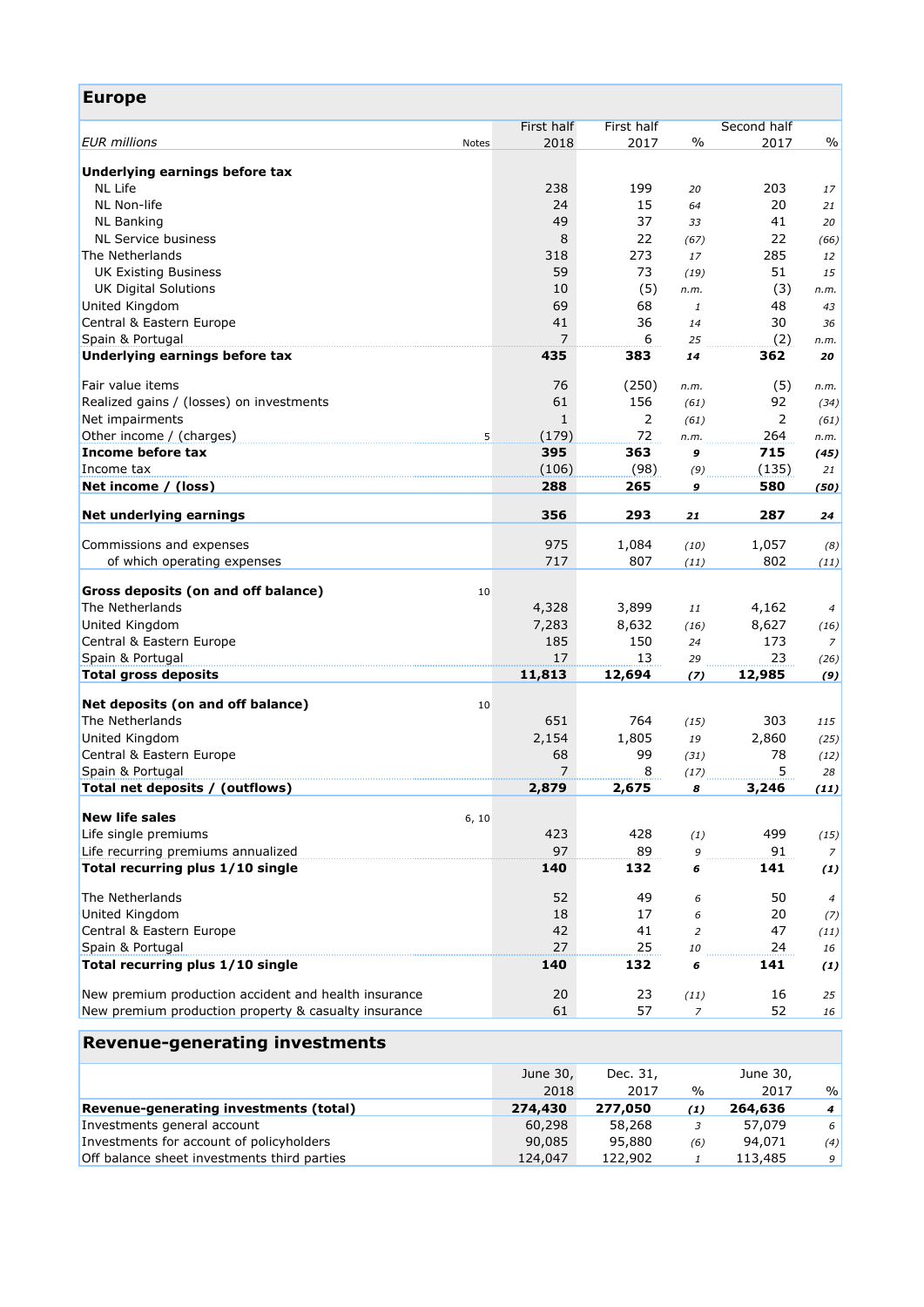## **Europe Segments, First half 2018 geographically**

|                                          |                                  |                   | Central &         |                     |        |
|------------------------------------------|----------------------------------|-------------------|-------------------|---------------------|--------|
| <b>EUR</b> millions                      | <b>The</b><br><b>Netherlands</b> | United<br>Kingdom | Eastern<br>Europe | Spain &<br>Portugal | Europe |
|                                          |                                  |                   |                   |                     |        |
| Underlying earnings before tax           | 318                              | 69                | 41                | 7                   | 435    |
| Fair value items                         | 81                               | (4)               |                   |                     | 76     |
| Realized gains / (losses) on investments | 39                               | 21                | $\mathcal{P}$     |                     | 61     |
| Impairment charges                       | (4)                              |                   | $\left( 1\right)$ |                     | (4)    |
| Impairment reversals                     | 4                                |                   |                   |                     | 5      |
| Other income / (charges)                 | 27                               | (182)             | (6)               | (19)                | (179)  |
| Income / (loss) before tax               | 466                              | (97)              | 38                | (12)                | 395    |
| Income tax (expense) / benefit           | (98)                             |                   | (5)               | (4)                 | (106)  |
| Net income / (loss)                      | 368                              | (97)              | 33                | (16)                | 288    |
| Net underlying earnings                  | 252                              | 64                | 37                | з                   | 356    |
|                                          |                                  |                   |                   |                     |        |
| Commissions and expenses                 | 380                              | 346               | 132               | 117                 | 975    |
| of which operating expenses              | 323                              | 253               | 81                | 60                  | 717    |

# **Europe Segments, First half 2017 geographically**

|                                          |                    |         | Central &     |                |        |
|------------------------------------------|--------------------|---------|---------------|----------------|--------|
|                                          | <b>The</b>         | United  | Eastern       | Spain &        |        |
| <b>EUR</b> millions                      | <b>Netherlands</b> | Kingdom | Europe        | Portugal       | Europe |
| Underlying earnings before tax           | 273                | 68      | 36            | 6              | 383    |
| Fair value items                         | (202)              | (48)    |               |                | (250)  |
| Realized gains / (losses) on investments | 147                | 6       | $\mathcal{P}$ |                | 156    |
| Impairment charges                       | (2)                |         | (3)           |                | (4)    |
| Impairment reversals                     |                    |         |               |                |        |
| Other income / (charges)                 | (8)                | 80      |               |                | 72     |
| Income / (loss) before tax               | 215                | 107     | 36            | 6              | 363    |
| Income tax (expense) / benefit           | (45)               | (44)    | (5)           | (4)            | (98)   |
| Net income / (loss)                      | 170                | 63      | 31            | 2              | 265    |
| Net underlying earnings                  | 211                | 48      | 32            | $\overline{2}$ | 293    |
| Commissions and expenses                 | 484                | 379     | 127           | 94             | 1,084  |
| of which operating expenses              | 422                | 271     | 72            | 43             | 807    |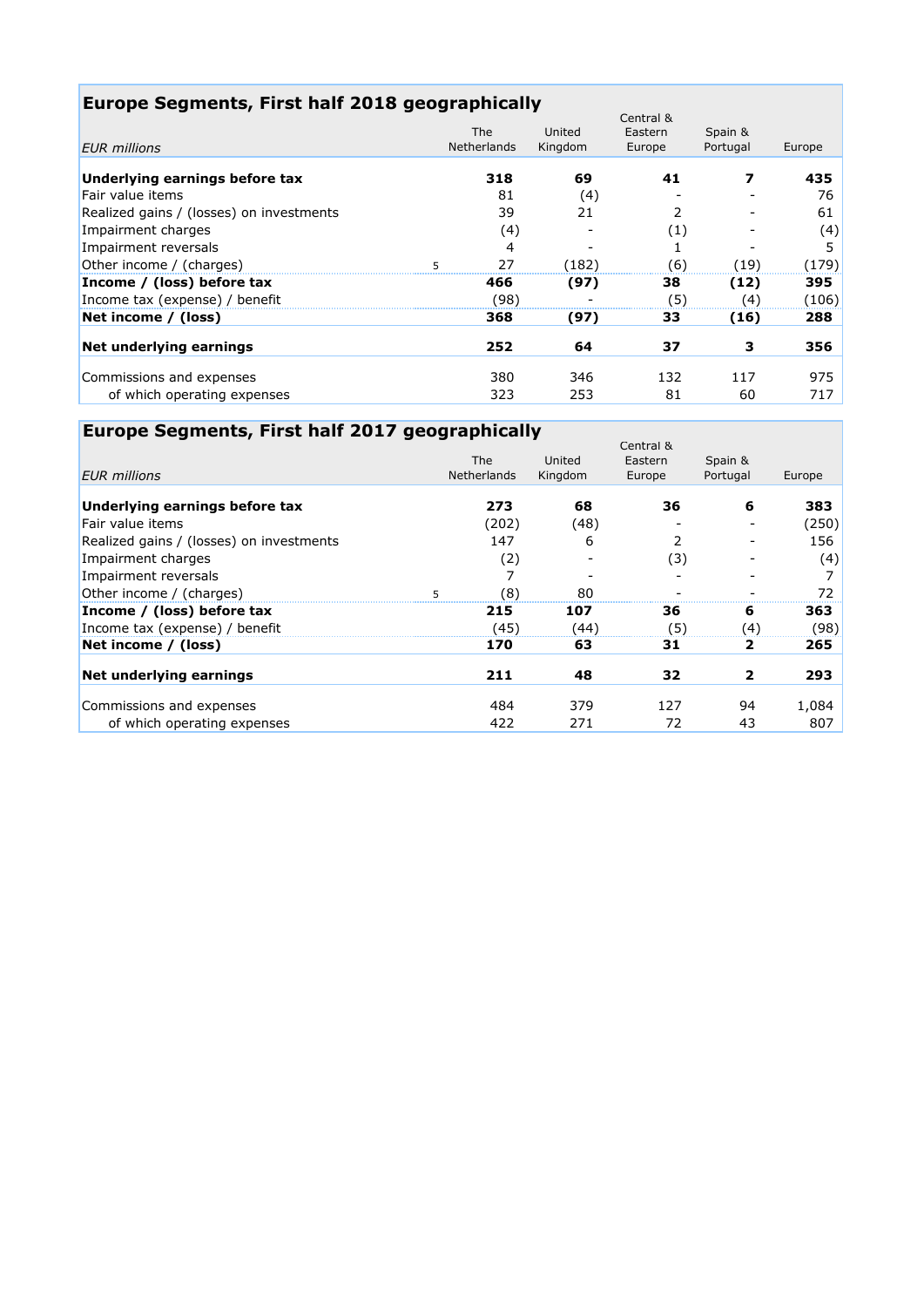| Asia                                                 |              |                |                          |               |             |                |
|------------------------------------------------------|--------------|----------------|--------------------------|---------------|-------------|----------------|
|                                                      |              | First half     | First half               |               | Second half |                |
| <b>USD</b> millions                                  | <b>Notes</b> | 2018           | 2017                     | $\frac{0}{0}$ | 2017        | $\%$           |
|                                                      |              |                |                          |               |             |                |
| Underlying earnings before tax by line of business   |              |                |                          |               |             |                |
| High net worth businesses                            |              | 40             | 35<br>$\overline{2}$     | 16            | 32<br>8     | 27             |
| Aegon Insights                                       |              | $\overline{4}$ |                          | 79            |             | (51)           |
| Stategic partnerships                                |              | (6)            | (12)                     | 50            | (9)         | 30             |
| Underlying earnings before tax                       |              | 38             | 25                       | 55            | 31          | 24             |
| Fair value items                                     |              | (2)            |                          | n.m.          |             | n.m.           |
| Realized gains / (losses) on investments             |              | (11)           | (1)                      | n.m.          | 6           | n.m.           |
| Net impairments                                      |              |                | $\overline{\phantom{a}}$ | n.m.          | (1)         | n.m.           |
| Other income / (charges)                             |              | (7)            | $\overline{\phantom{a}}$ | n.m.          | (21)        | 69             |
| Income before tax                                    |              | 18             | 23                       | (22)          | 14          | 30             |
| Income tax                                           |              | (17)           | (28)                     | 38            | (3)         | n.m.           |
| Net income / (loss)                                  |              | $\mathbf 1$    | (5)                      | n.m.          | 11          | (91)           |
|                                                      |              |                |                          |               |             |                |
| Net underlying earnings                              |              | 16             | (4)                      | n.m.          | 11          | 49             |
| Commissions and expenses                             |              | 140            | 122                      | 15            | 135         | 3              |
| of which operating expenses                          |              | 96             | 83                       | 15            | 92          | $\overline{4}$ |
|                                                      |              |                |                          |               |             |                |
| China                                                |              | 3              | 2                        | 47            | 1           | n.m.           |
| Japan                                                |              | 89             | 129                      | (31)          | 118         | (24)           |
| <b>Total gross deposits</b>                          |              | 93             | 131                      | (29)          | 119         | (22)           |
|                                                      |              |                |                          |               |             |                |
| China                                                |              | $1\,$          | $\mathbf{1}$             | 73            | (1)         | n.m.           |
| Japan                                                |              | 5              | 92                       | (94)          | 54          | (90)           |
| Total net deposits / (outflows)                      |              | 6              | 92                       | (93)          | 53          | (88)           |
| <b>New life sales</b>                                | 10           |                |                          |               |             |                |
| Life single premiums                                 |              | 277            | 434                      | (36)          | 410         | (33)           |
| Life recurring premiums annualized                   |              | 57             | 50                       | 15            | 36          | 60             |
| Total recurring plus 1/10 single                     |              | 85             | 93                       | (9)           | 77          | 11             |
|                                                      |              |                |                          |               |             |                |
| High net worth businesses                            |              | 29             | 41                       | (30)          | 43          | (33)           |
| Stategic partnerships                                |              | 56             | 52                       | 8             | 34          | 66             |
| Total recurring plus 1/10 single                     |              | 85             | 93                       | (9)           | 77          | 11             |
| New premium production accident and health insurance |              | 5              | 9                        | (40)          | 5           | $\overline{2}$ |
|                                                      |              |                |                          |               |             |                |
| <b>Revenue-generating investments</b>                |              |                |                          |               |             |                |
|                                                      |              | June 30,       | Dec. 31,                 |               | June 30,    |                |
|                                                      |              | 2018           | 2017                     | $\frac{0}{0}$ | 2017        | $\frac{0}{0}$  |

**Revenue-generating investments (total) 9,773 9,659** *1* **8,937** *9* Investments general account 6,418 6,395 *-* 5,819 *10* Investments for account of policyholders 126 - *n.m.*<br>
Off balance sheet investments third parties 126 3,228 3,263 (1) 3,117 4 Off balance sheet investments third parties 3,228 3,263 *(1)* 3,117 *4*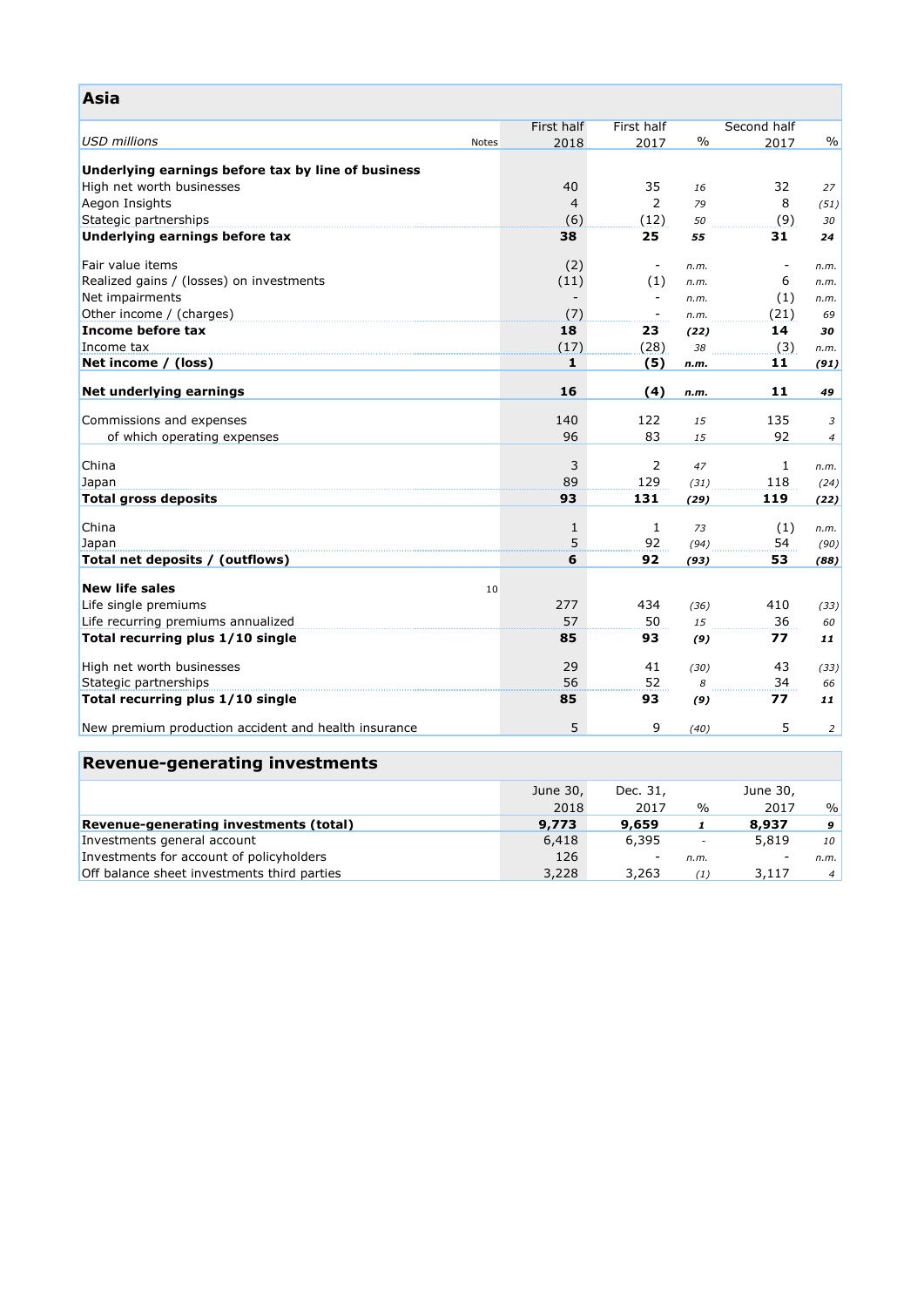| <b>Asset Management</b>                  |                      |                   |              |             |                |
|------------------------------------------|----------------------|-------------------|--------------|-------------|----------------|
|                                          | First half           | <b>First half</b> |              | Second half |                |
| <b>EUR</b> millions                      | 2018<br><b>Notes</b> | 2017              | $\%$         | 2017        | $\%$           |
| Americas                                 | 27                   | 30                | (11)         | 28          |                |
| Europe                                   | 16                   | 19                | (17)         | 12          | (5)<br>32      |
| Rest of World                            | (4)                  | (4)               | (1)          | (3)         | (32)           |
| Strategic partnerships                   | 44                   | 24                | 84           | 29          | 50             |
| Underlying earnings before tax           | 83                   | 69                | 19           | 67          | 24             |
|                                          |                      |                   |              |             |                |
| Realized gains / (losses) on investments | 2                    | 2                 | (35)         | 1           | 104            |
| Other income / (charges)                 | (1)                  | (1)               | (89)         | (48)        | 97             |
| Income before tax                        | 83                   | 71                | 17           | 20          | n.m.           |
| Income tax                               | (27)                 | (22)              |              | (21)        | (32)           |
| Net income / (loss)                      | 55                   | 49                | 13           | (1)         | n.m.           |
| Net underlying earnings                  | 61                   | 48                | 27           | 46          | 31             |
|                                          |                      |                   |              |             |                |
| <b>Revenues</b>                          |                      |                   |              |             |                |
| Management fees                          | 245                  | 242               | $\mathbf{1}$ | 230         | 6              |
| Performance fees                         | 26                   | 8                 | n.m.         | 28          | (7)            |
| Other                                    | 33                   | 36                | (8)          | 32          | $\overline{2}$ |
| Total revenue *                          | 303                  | 286               | 6            | 290         | 4              |
| General account                          | 73                   | 84                | (13)         | 74          | (1)            |
| Third-party                              | 230                  | 202               | 14           | 216         | 6              |
| Total revenue *                          | 303                  | 286               | 6            | 290         | 4              |
| <b>Operating Expenses</b>                | 219                  | 217               | 1            | 227         | (3)            |
| Cost / income ratio                      | 72.4%                | 75.8%             |              | 78.3%       |                |
|                                          |                      |                   |              |             |                |
| Gross flows external third-party         |                      |                   |              |             |                |
| Americas                                 | 4,883                | 4,772             | 2            | 5,795       | (16)           |
| Europe                                   | 7,699                | 4,272             | 80           | 6,146       | 25             |
| Rest of World **                         | 99                   | 21                | n.m.         | 106         | (7)            |
| Strategic partnerships                   | 19,486               | 15,433            | 26           | 24,787      | (21)           |
| Gross flows external third-party         | 32,167               | 24,498            | 31           | 36,834      | (13)           |
| Net flows external third-party           |                      |                   |              |             |                |
| Americas                                 | 1,019                | 1,938             | (47)         | (24)        | n.m.           |
| Europe                                   | 3,986                | (6, 558)          | n.m.         | 3,044       | 31             |
| Rest of World **                         | 23                   | 79                | (71)         | 88          | (74)           |
| Strategic partnerships                   | 3,227                | 773               | n.m.         | 7,573       | (57)           |
| Net flows external third-party           | 8,254                | (3,769)           | n.m.         | 10,681      | (23)           |

\* Net fees and commissions

\*\* Rest of world include intragoup eliminations from internal sub-advised agreements.

| Assets under management       |          |          |                          |          |                 |
|-------------------------------|----------|----------|--------------------------|----------|-----------------|
|                               | June 30, | Dec. 31, |                          | June 30, |                 |
|                               | 2018     | 2017     | $\frac{0}{0}$            | 2017     | %               |
| Americas                      | 104,592  | 104,550  | $\overline{\phantom{a}}$ | 109,906  | (5)             |
| Europe                        | 144,586  | 140,400  | 3                        | 135,436  | 7 <sup>1</sup>  |
| <b>Rest of World</b>          | 2,771    | 2,771    |                          | 2,676    | 4 <sup>1</sup>  |
| Strategic partnerships        | 73,270   | 70,357   | $\overline{4}$           | 61,039   | 20 <sup>1</sup> |
| Total assets under management | 325,219  | 318,078  | $\overline{2}$           | 309,056  | 5 <sup>1</sup>  |
| General account *             | 107,451  | 107,224  | $\overline{\phantom{a}}$ | 111,000  | (3)             |
| Third-party                   | 217,768  | 210,854  | 3                        | 198,057  | 10              |

\* Please note that the numbers provided in this line are also included in other primary segments.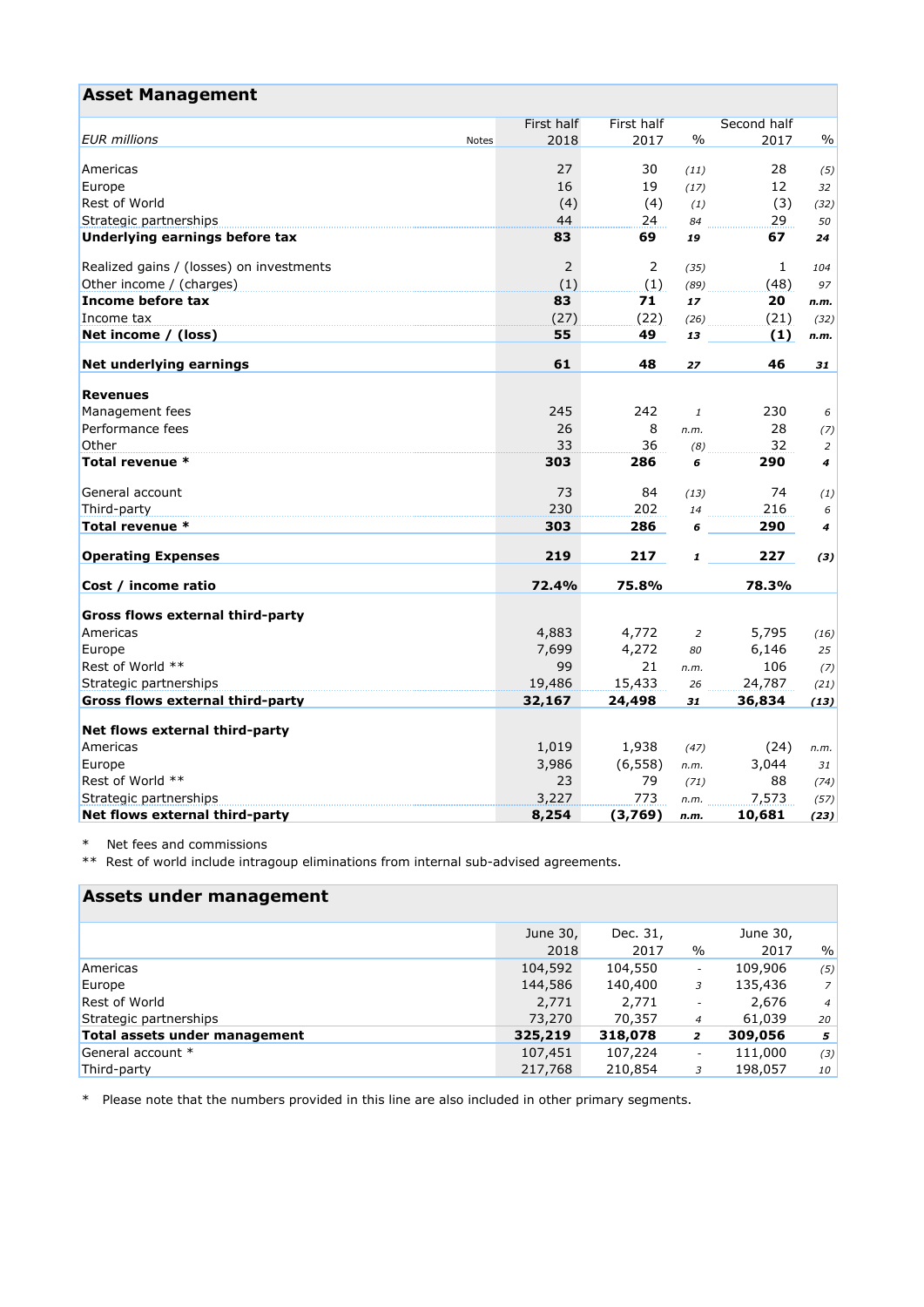| Market consistent value of new business |            |            |               |             |      |  |
|-----------------------------------------|------------|------------|---------------|-------------|------|--|
| <b>MCVNB</b>                            |            |            |               |             |      |  |
|                                         | First half | First half |               | Second half |      |  |
| EUR millions, after tax                 | 2018       | 2017       | $\frac{0}{0}$ | 2017        | $\%$ |  |
|                                         |            |            |               |             |      |  |
| Americas                                | 201        | 172        | 17            | 121         | 67   |  |
| Europe<br>Asia                          | 74         | 34         | 118           | 29          | 155  |  |
|                                         | 29         | 32         | (9)           |             | 26   |  |
| <b>Total</b>                            | 304        | 237        | 28            | 172         | 77   |  |

| <b>Modeled new business: APE</b> |                         |            |            |               |             |      |
|----------------------------------|-------------------------|------------|------------|---------------|-------------|------|
|                                  | <b>Premium business</b> |            |            |               |             |      |
|                                  |                         |            |            | <b>APE</b>    |             |      |
|                                  | <b>Notes</b>            | First half | First half |               | Second half |      |
| <b>EUR</b> millions              |                         | 2018       | 2017       | $\frac{0}{0}$ | 2017        | $\%$ |
|                                  |                         |            |            |               |             |      |
| Americas                         |                         | 359        | 578        | (38)          | 334         | 8    |
| Europe                           |                         | 809        | 722        | 12            | 599         | 35   |
| Asia                             |                         | 75         | 94         | (21)          | 69          | 8    |
| <b>Total</b>                     |                         | 1,243      | 1,394      | (11)          | 1,002       | 24   |
|                                  |                         |            |            |               |             |      |

| <b>Modeled new business: Deposits</b> |              |                         |            |                 |             |               |
|---------------------------------------|--------------|-------------------------|------------|-----------------|-------------|---------------|
|                                       |              | <b>Deposit business</b> |            |                 |             |               |
|                                       |              |                         |            | <b>Deposits</b> |             |               |
|                                       | <b>Notes</b> | First half              | First half |                 | Second half |               |
| <b>EUR</b> millions                   |              | 2018                    | 2017       | $\frac{0}{0}$   | 2017        | $\frac{0}{0}$ |
|                                       |              |                         |            |                 |             |               |
| Americas                              |              | 5,632                   | 6,330      | (11)            | 5,668       | (1)           |
| Europe                                |              | 14                      | 73         | (81)            | 54          | (74)          |
| Asia                                  |              | 77                      | 121        | (37)            | 100         | (23)          |
| <b>Total</b>                          |              | 5,722                   | 6,524      | (12)            | 5,823       | (2)           |

| <b>MCVNB/PVNBP summary</b> |              |                         |              |                        |                      |  |
|----------------------------|--------------|-------------------------|--------------|------------------------|----------------------|--|
|                            |              | <b>Premium business</b> |              |                        |                      |  |
|                            |              | <b>MCVNB</b>            | <b>PVNBP</b> | MCVNB/<br><b>PVNBP</b> | MCVNB/<br><b>APE</b> |  |
| <b>EUR</b> millions        | <b>Notes</b> | First half 2018         |              | $\frac{0}{0}$          | $\frac{0}{0}$        |  |
|                            | 8            |                         |              |                        |                      |  |
| Americas                   |              | 141                     | 2,016        | 7.0                    | 39.2                 |  |
| Europe                     |              | 69                      | 5,036        | 1.4                    | 8.6                  |  |
| Asia                       |              | 27                      | 537          | 5.1                    | 36.4                 |  |
| Total                      |              | 238                     | 7,590        | 3.1                    | 19.1                 |  |

|                     |              | <b>Deposit business</b> |              |                        |                    |  |
|---------------------|--------------|-------------------------|--------------|------------------------|--------------------|--|
|                     |              | <b>MCVNB</b>            | <b>PVNBP</b> | MCVNB/<br><b>PVNBP</b> | MCVNB/<br>Deposits |  |
| <b>EUR</b> millions | <b>Notes</b> | First half 2018         |              | $\frac{0}{0}$          | $\frac{0}{0}$      |  |
|                     | 8            |                         |              |                        |                    |  |
| Americas            |              | 60                      | 8,851        | 0.7                    | 1.1                |  |
| Europe<br>Asia      |              | 4                       | 393          | 1.1                    | 30.7               |  |
|                     |              |                         | 77           | 2.4                    | 2.4                |  |
| <b>Total</b>        |              | 66                      | 9,321        | 0.7                    | 1.2                |  |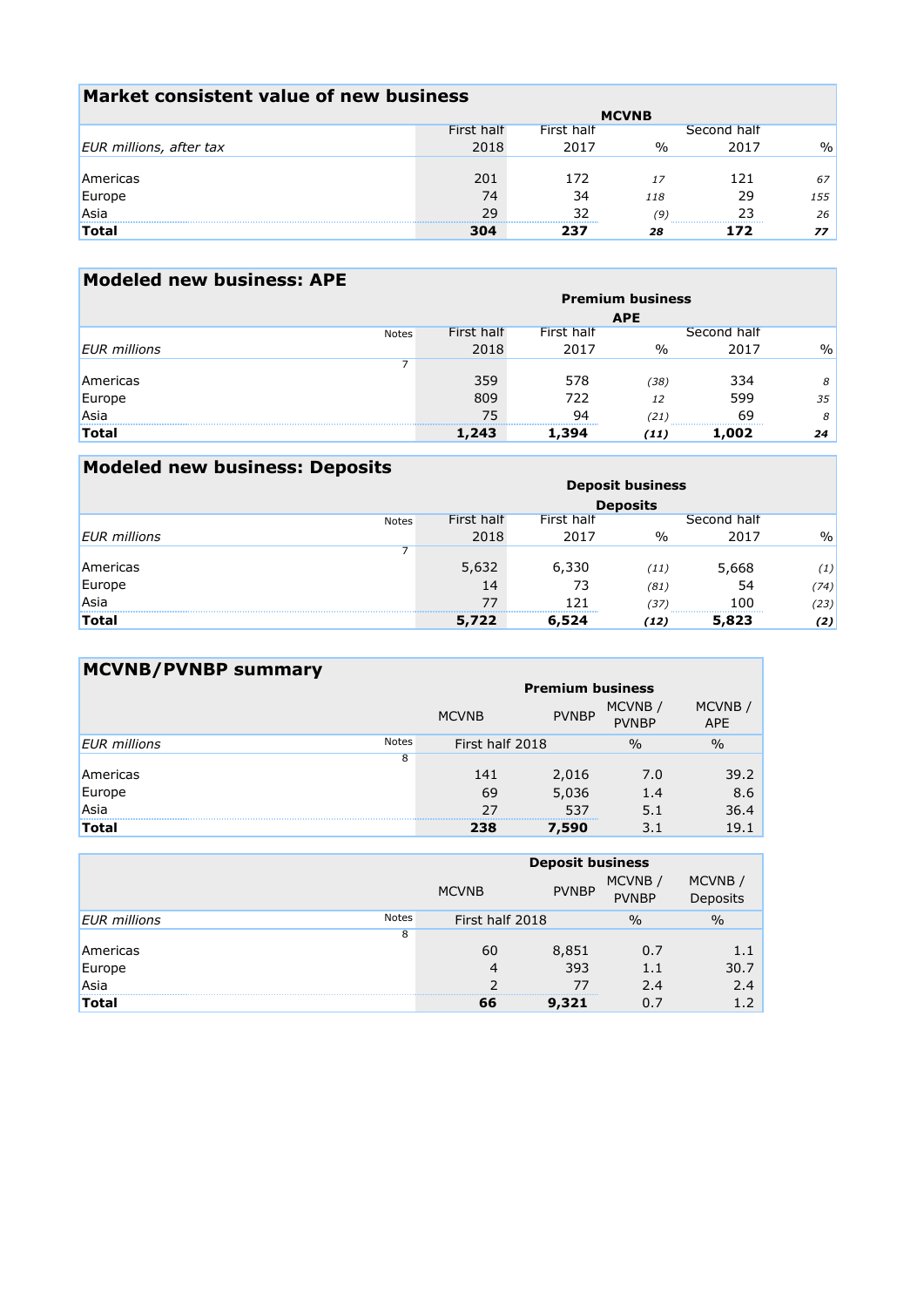#### **Notes:**

1) For segment reporting purposes underlying earnings before tax, net underlying earnings, commissions and expenses, operating expenses, income tax (including joint ventures (jv's) and associated companies), income before tax (including jv's and associated companies) and market consistent value of new business are calculated by consolidating on a proportionate basis the revenues and expenses of Aegon's joint ventures and Aegon's associates. Aegon believes that these non-IFRS measures provide meaningful information about the underlying results of Aegon's business, including insight into the financial measures that Aegon's senior management uses in managing the business. Among other things, Aegon's senior management is compensated based in part on Aegon's results against targets using the non-IFRS measures presented here. While other insurers in Aegon's peer group present substantially similar non-IFRS measures, the non-IFRS measures presented in this document may nevertheless differ from the non-IFRS measures presented by other insurers. There is no standardized meaning to these measures under IFRS or any other recognized set of accounting standards. Readers are cautioned to consider carefully the different ways in which Aegon and its peers present similar information before comparing them.

Aegon believes the non-IFRS measures shown herein, when read together with Aegon's reported IFRS financial statements, provide meaningful supplemental information for the investing public to evaluate Aegon's business after eliminating the impact of current IFRS accounting policies for financial instruments and insurance contracts, which embed a number of accounting policy alternatives that companies may select in presenting their results (i.e. companies can use different local GAAPs to measure the insurance contract liability) and that can make the comparability from period to period difficult.

For a definition of underlying earnings and the reconciliation from underlying earnings before tax to income before tax, being the most comparable IFRS measure, reference is made to Note 3 "Segment information" of Aegon's condensed consolidated interim financial statements.

Aegon segment reporting is based on the businesses as presented in internal reports that are regularly reviewed by the Executive Board which is regarded as the chief operating decision maker. For Europe, the underlying businesses (the Netherlands, United Kingdom including VA Europe, Central & Eastern Europe and Spain & Portugal) are separate operating segments which under IFRS 8 cannot be aggregated, therefore further details will be provided for these operating segments in the Europe section.

- $2)$ New life sales is defined as new recurring premiums plus 1/10 of single premiums.
- 3) The present value, at point of sale, of all cashflows for new business written during the reporting period, calculated using approximate point of sale economics assumptions. Market consistent value of new business is calculated using a risk neutral approach, ignoring the investment returns expected to be earned in the future in excess of risk free rates (swap curves), with the exception of an allowance for liquidity premium. The Swap curve is extrapolated beyond the last liquid point to an ultimate forward rate. The market consistent value of new business is calculated on a post tax basis, after allowing for the time value financial options and guarantees, a market value margin for non-hedgeable non-financial risks and the costs of non-hedgeable stranded capital.
- 4) Return on equity is a ratio calculated by dividing the net underlying earnings after cost of leverage, by the average shareholders' equity excluding the revaluation reserve, cash flow hedge reserve and remeasurement to the defined benefit plans.
- 5) Included in other income/(charges) are income/charges made to policyholders with respect to income tax in the United Kingdom.
- 6) Includes production on investment contracts without a discretionary participation feature of which the proceeds are not recognized as revenues
- 7) but are directly added to Aegon's investment contract liabilities for UK.
- $APE = recurring premium + 1/10 single premium$ .
- 8) PVNBP: Present value of new business premiums (PVNBP) is the premiums for the new business sold during the reporting period, projected using assumptions and projection periods that are consistent with those used to calculate the market consistent value of new business, discounted back to point of sale using the swap curve (plus liquidity premium where applicable). The Swap curve is extrapolated beyond the last liquid point to an ultimate forward rate.
- 9) Reconciliation of operating expenses, used for segment reporting, to Aegon's IFRS based operating expenses.

| Operating expenses related to jy's and associates | 1 2 7      |
|---------------------------------------------------|------------|
| Operating expenses for IFRS reporting             | 1,736      |
| Administrative expenses                           | 688        |
| Employee expenses                                 | 1.049      |
|                                                   | 2018       |
|                                                   | First half |

<sup>10)</sup> New life sales, gross deposits and net deposits data include results from Aegon's joint ventures and Aegon's associates consolidated on a proportionate basis.

- <sup>11a)</sup> Capital Generation reflects the sum of the return on free surplus, earnings on in-force business, release of required surplus on in-force business reduced by new business first year strain and required surplus on new business. Capital Generation is defined as the capital generated in a local operating unit measured as the change in the local binding capital metric (according to Aegon's Capital Management Policy) for that period and after investments in new business. Capital Generation is a non-IFRS financial measure that should not be confused with cash flow from operations or any other cash flow measure calculated in accordance with IFRS. Management believes that Capital Generation provides meaningful information to investors regarding capital generated on a net basis by Aegon's operating subsidiaries that may be available at the holding company. Because elements of Capital Generation are calculated in accordance with local solvency requirements rather than in accordance with any recognized body of accounting principles, there is no IFRS financial measure that is directly comparable to Capital Generation.
- <sup>11b)</sup> The calculation of the Solvency II capital surplus and ratio are based on Solvency II requirements. For insurance entities in Solvency II equivalent regimes (United States, Bermuda and Brazil) local regulatory solvency measurements are used. Specifically, required capital for the regulated entities in the US is calculated as one and a half times (150%) the upper end of the Company Action Level range (200% of Authorized Control Level) as applied by the National Association of Insurance Commissioners in the US, while the own funds is calculated by applying a haircut to available capital under the local regulatory solvency measurement of one time (100%) the upper end of the Company Action Level range. For entities in financial sectors other than the insurance sector, the solvency requirements of the appropriate regulatory framework are taken into account in the group ratio. The group ratio does not include Aegon Bank N.V. As the UK With-Profit funds is ring fenced, no surplus is taken into account regarding the UK With-Profit funds for Aegon UK and Group numbers.
- 12) The solvency II ratio reflects Aegon's interpretation of Solvency II requirements which is subject to supervisory review.

13) The results in this release are unaudited.